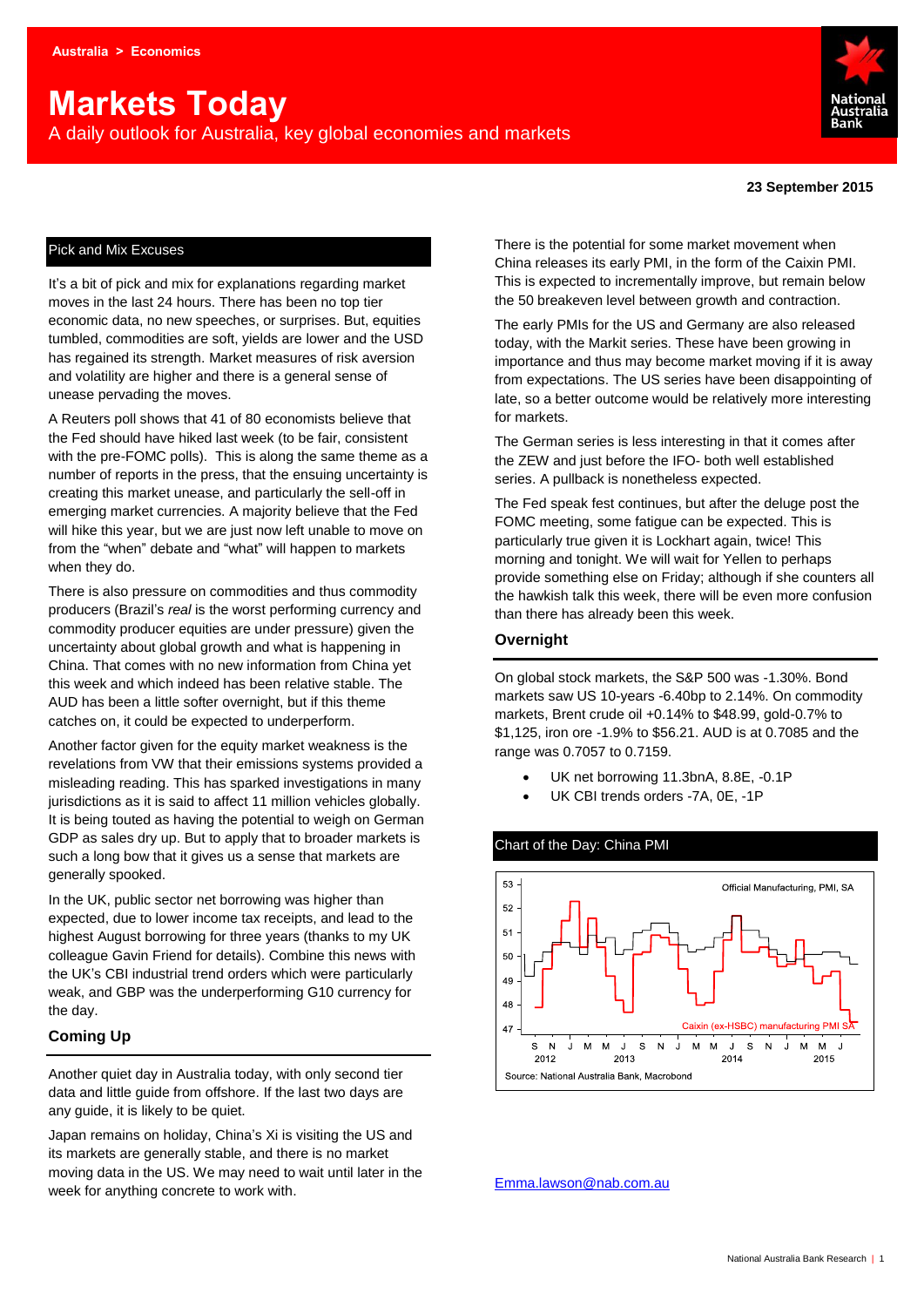





|            | <b>Foreign Exchange</b>      |        |             |                 |                   |                                |         |         | <b>Equities</b>      |                  |                          |         | Commodities*                      |         |        |
|------------|------------------------------|--------|-------------|-----------------|-------------------|--------------------------------|---------|---------|----------------------|------------------|--------------------------|---------|-----------------------------------|---------|--------|
|            |                              |        | ranges (**) | Indicative 24hr |                   | Other FX                       |         |         | <b>Major Indices</b> |                  |                          |         |                                   | Last    | % day  |
|            | Last                         | % chge | Low         | High            |                   | Last                           | % chge  |         |                      | Last             | % day                    | $%$ y/y | Oil (Brent)                       | 48.99   | 0.1    |
| <b>AUD</b> | 0.7085                       | $-0.7$ | 0.7057      | 0.7159          | <b>HKD</b>        | 7.7501                         | 0.0     |         | Dow                  | 16,330           | $-1.1$                   | $-4.9$  | Oil (WTI)                         | 45.83   | $-1.8$ |
| <b>NZD</b> | 0.6287                       | $-0.5$ | 0.6272      | 0.6332          | <b>CNY</b>        | 6.3761                         | 0.1     |         | S&P 500              | 1.942            | $-1.3$                   | $-2.6$  | Oil (Tapis)                       | 47.52   | $-0.8$ |
| <b>EUR</b> | 1.1127                       | $-0.6$ | 1.1114      | 1.1208          | SGD               | 1.4171                         | 0.5     |         | Nasdag               | 4.757            | $-1.5$                   | 5.1     | Gold                              | 1124.80 | $-0.7$ |
| <b>GBP</b> | 1.5372                       | $-0.9$ | 1.5341      | 1.5529          | <b>IDR</b>        | 14.552                         | 0.5     |         | <b>FTSE</b>          | 5.936            | $-2.8$                   | $-12.4$ | <b>CRB</b>                        | 194.82  | $-1.0$ |
| <b>JPY</b> | 120.11                       | $-0.4$ | 119.70      | 120.61          | <b>THB</b>        | 36.06                          | 0.7     |         | <b>DAX</b>           | 9,571            | $-3.8$                   | $-1.8$  | <b>GS Metals</b>                  | 266.3   | $-2.6$ |
| CAD        | 1.3263                       | 0.1    | 1.3219      | 1.3298          | <b>KRW</b>        | 1,179                          | 0.4     |         | <b>CAC 40</b>        | 4,429            | $-1.5$                   | $-0.3$  | Aluminium                         | 1591    | $-1.9$ |
| AUD/EUR    | 0.6368                       | $-0.1$ |             |                 | <b>TWD</b>        | 32.82                          | 0.8     |         | Nikkei               | 18,070           | $-2.0$                   | 10.7    | Copper                            | 5093    | $-3.6$ |
| AUD/JPY    | 85.08                        | $-1.0$ |             |                 | PHP               | 46.65                          | 0.3     |         | Shanghai             | 3,186            | $+0.9$                   | 37.9    | Nickel                            | 9666    | $-1.8$ |
| AUD/GBP    | 0.4610                       | 0.2    |             |                 | <b>CHF</b>        | 0.98                           | 0.3     |         | Hang Seng            | 21.797           | $+0.2$                   | $-8.6$  | Zinc                              | 1622    | $-1.8$ |
| AUD/NZD    | 1.1269                       | $-0.2$ |             |                 | <b>SEK</b>        | 8.40                           | 0.5     |         | ASX 200              | 5.104            | $+0.7$                   | $-5.8$  | Ch. steel                         | 1883    | $-0.6$ |
|            |                              |        |             |                 |                   |                                |         |         |                      |                  |                          |         | Iron ore                          | 56.2    | $-1.9$ |
|            |                              |        |             |                 |                   |                                |         |         |                      |                  |                          |         | Coal                              | 57.7    | $-0.1$ |
|            | <b>Interest Rates</b>        |        |             |                 |                   |                                |         |         |                      |                  | <b>Overnight Futures</b> |         | Wheat Chic.                       | 502.8   | $-0.2$ |
|            | <b>Indicative Swap Rates</b> |        |             |                 |                   | <b>Benchmark 10 Year Bonds</b> |         |         |                      |                  |                          |         | Sugar                             | 10.88   | $-0.5$ |
|            | Cash                         | 3mth   | 2Yr         | 10Yr            |                   | Last                           | chge    | Sprd    |                      |                  | Last                     | Chge    | Cotton                            | 58.73   | $-1.7$ |
| <b>USD</b> | 0.25                         | 0.33   | 0.79        | 2.14            | <b>USD 10</b>     | 2.14                           | $-0.06$ |         |                      | Australia        |                          |         | Coffee                            | 115.5   | $-1.5$ |
| <b>AUD</b> | 2.00                         | 2.18   | 2.01        | 2.99            | AUD <sub>10</sub> | 2.75                           | 0.03    | 0.61    |                      | 3 mth bill       | 97.92                    | 0.00    |                                   |         |        |
| <b>NZD</b> | 2.75                         | 2.85   | 2.72        | 3.60            | NZD <sub>10</sub> | 3.32                           | 0.04    | 1.19    |                      | 3 Yr bond        | 98.13                    | 0.04    | CO <sub>2</sub> Emissions - Euros |         |        |
| <b>EUR</b> | 0.05                         | 0.06   | 0.05        | 0.97            | CAD <sub>10</sub> | 1.48                           | $-0.06$ | $-0.66$ |                      | 10 Yr bond 97.28 |                          | 0.08    |                                   | Last    | % day  |
| <b>GBP</b> | 0.50                         | 0.59   | 0.96        | 1.85            | <b>EUR 10</b>     | 0.59                           | $-0.09$ | $-1.55$ |                      | $3/10$ sprd      | 0.85                     | $-0.04$ | Jun-2015                          | 8.06    | 0.5    |
| <b>JPY</b> | 0.10                         | 0.08   | 0.10        | 0.49            | <b>GBP 10</b>     | 1.78                           | $-0.10$ | $-0.35$ |                      | <b>SPI</b>       | $-63.0$                  | $-1.2$  | Dec-2015                          | 8.03    | 0.5    |
| CAD        | 0.50                         | 1.17   | 0.76        | 1.90            | <b>JPY 10</b>     | 0.31                           | 0.00    | $-1.82$ |                      |                  |                          |         | Dec-2016                          | 8.11    | 0.5    |

Please note the high/low FX rates are only an indication. Please refer to your National Dealer for confirmation.

\* All near futures contracts, except CRB. GS Metals is Goldman Sachs industrial metals index. Metals prices are CME. Emissions: ICE Dec contracts, Euros

\*\* These are indicative ranges over the past 24 hours; please confirm rates with your NAB dealer

Last is around 6:30am Sydney

Source: Bloomberg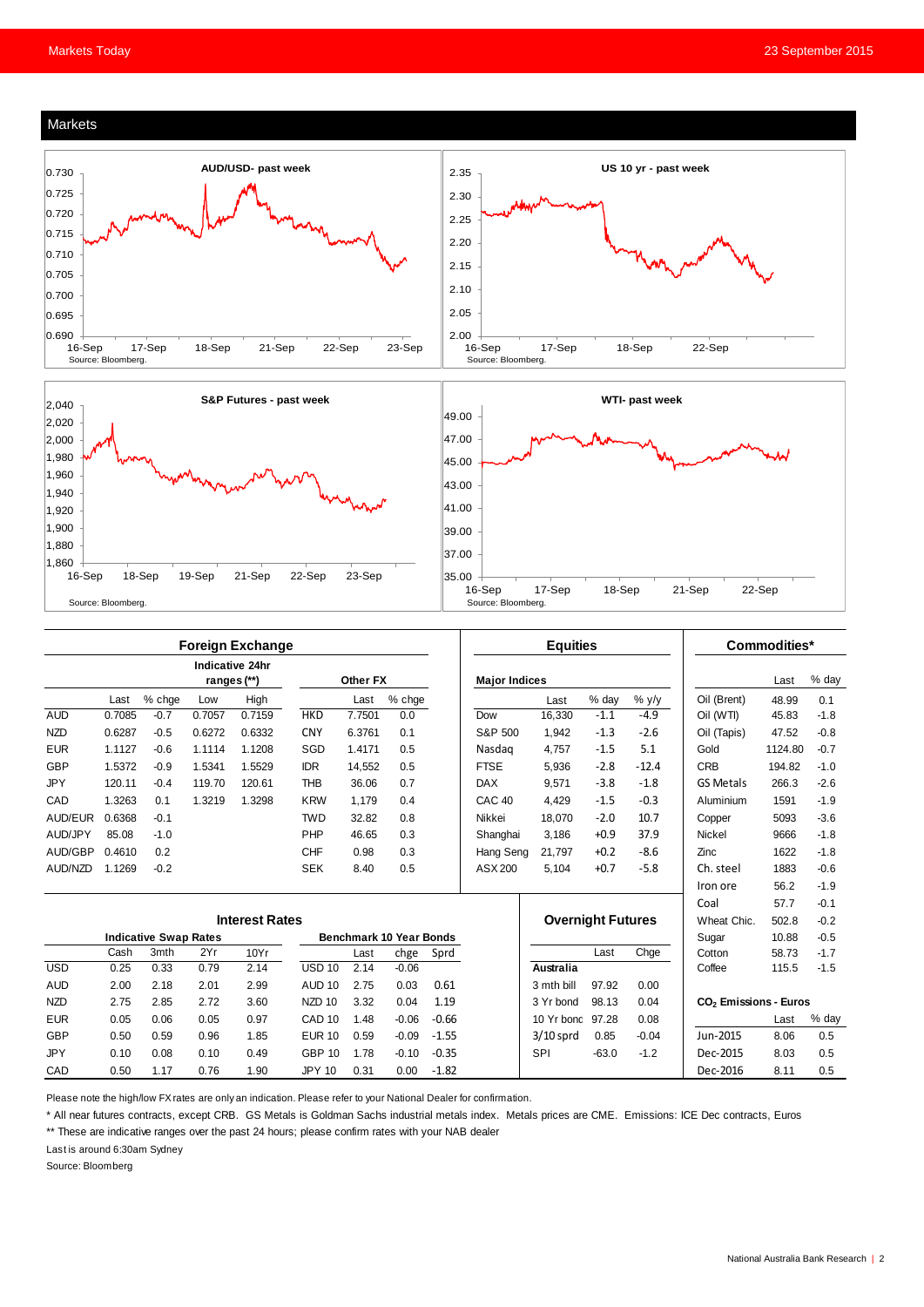#### Calendar

| ualtilual                                |                                                                                                                                           |                  |                 |                  |        |                  |                |                |
|------------------------------------------|-------------------------------------------------------------------------------------------------------------------------------------------|------------------|-----------------|------------------|--------|------------------|----------------|----------------|
|                                          |                                                                                                                                           | Time             | <b>NAB</b>      |                  |        |                  |                |                |
|                                          | <b>Country Economic Indicator</b>                                                                                                         | Period           | Forecast        | <b>Consensus</b> | Actual | <b>Previous</b>  | <b>GMT</b>     | <b>AEST</b>    |
|                                          | Wednesday, 23 September 2015                                                                                                              |                  |                 |                  |        |                  |                |                |
| US                                       | Fed's Lockhart speaks on economy (V)                                                                                                      |                  |                 |                  |        |                  | 22.30          | 8.30           |
| AU                                       | Conf. Board Leading Index MoM                                                                                                             | Jul              |                 |                  |        | $-0.2%$          | 0.00           | 10.00          |
| AU                                       | Skilled Vacancies MoM                                                                                                                     | Aug              |                 |                  |        | 0.1%             | 1.00           | 11.00          |
| CH                                       | <b>Caixin China PMI Mfg</b>                                                                                                               | Sep P            |                 | 47.8             |        | 47.3             | 1.45           | 11.45          |
| GE                                       | Markit/BME Manufacturing/Services PMI                                                                                                     | Sep P            |                 | 52.8/54.5        |        | 53.3/54.9        | 7.30           | 17.30          |
| EC                                       | Markit Manufacturing/Services PMI<br><b>BBA Loans for House Purchase</b>                                                                  | Sep P            |                 | 52.2/54.2        |        | 52.3/54.4        | 8.00           | 18.00          |
| UK<br>US                                 | <b>MBA Mortgage Applications</b>                                                                                                          | Aug<br>Sep-18    |                 |                  |        |                  | 8.30<br>11.00  | 18.30<br>21.00 |
| CA                                       | Retail Sales/Ex Autos MoM                                                                                                                 | Jul              |                 |                  |        | $0.6\%/0.8\%$    | 12.30          | 22.30          |
| EС                                       | ECB's Draghi quarterly hearing in Brussels                                                                                                |                  |                 |                  |        |                  | 13.00          | 23.00          |
| US                                       | Markit US Manufacturing PMI                                                                                                               | Sep P            |                 | 53.2             |        | 53               | 13.45          | 23.45          |
| EC                                       | ECB's Weidmann speaks                                                                                                                     |                  |                 |                  |        |                  | 16.00          | 2.00           |
| US                                       | Fed's Lockhart speaks on economy (V)                                                                                                      |                  |                 |                  |        |                  | 16.30          | 2.30           |
|                                          | Thursday, 24 September 2015                                                                                                               |                  |                 |                  |        |                  |                |                |
| NZ                                       | Fonterra Announces 2014/15 Results, Prev. \$4.40/20-30 cents/\$3.85 (milk price 2014/15, dividend 2014/15, milk price 2015/16), 8-9am NZT |                  |                 |                  |        |                  |                |                |
| NZ                                       | <b>Trade Balance</b>                                                                                                                      | Aug              | $-$780M$        | -\$875M          |        | -\$649M          | 22.45          | 8.45           |
| JN                                       | Nikkei Japan PMI Mfg                                                                                                                      | Sep P            |                 | 51.2             |        | 51.7             | 1.35           | 11.35          |
| NZ<br>US                                 | New residenital lending<br>RBA's Alex Heath speaks at Urban Development Institute, Perth                                                  | Aug              |                 |                  |        | 27.9%            | 3.00           | 13.00          |
| JN                                       | All Industry Activity Index MoM                                                                                                           | Jul              |                 | 0.0%             |        | 0.3%             | 4.00<br>4.30   | 14.00<br>14.30 |
| GE                                       | GfK Consumer Confidence                                                                                                                   | Oct              |                 | 9.8              |        | 9.9              | 6.00           | 16.00          |
| <b>GE</b>                                | <b>IFO Business Climate</b>                                                                                                               | <b>Sep</b>       |                 | 107.9            |        | 108.3            | 8.00           | 18.00          |
| GE                                       | IFO Current Assessment/Expectations                                                                                                       | Sep              |                 | 114.8/101.6      |        | 114.8/102.2      | 8.00           | 18.00          |
| UK                                       | BBA Loans for House Purchase                                                                                                              | Aug              |                 |                  |        | 46033            | 8.30           | 18.30          |
| US                                       | Chicago Fed Nat Activity Index                                                                                                            | Aug              |                 |                  |        | 0.34             | 12.30          | 22.30          |
| US                                       | Initial Jobless Claims                                                                                                                    | Sep-19           |                 |                  |        | 264K             | 12.30          | 22.30          |
| <b>US</b>                                | Durable Goods Orders/core orders                                                                                                          | Aug              |                 | $-2\%/0.1\%$     |        | $2\%/2.2\%$      | 12.30          | 22.30          |
| US                                       | <b>Bloomberg Consumer Comfort</b>                                                                                                         | Sep-20           |                 |                  |        |                  | 13.45          | 23.45          |
| US                                       | New Home Sales                                                                                                                            | Aug              |                 | 515K/1.6%        |        | 507K/5.4%        | 14.00          | 0.00           |
| US<br>Friday,                            | Kansas City Fed Manf. Activity                                                                                                            | Sep              |                 |                  |        | -9               | 15.00          | 1.00           |
| <b>US</b>                                | 25 September 2015<br><b>Fed Chair Yellen delivers lecture</b>                                                                             |                  |                 |                  |        |                  | 21.00          | 7.00           |
| <b>JN</b>                                | Natl CPI/Ex Fresh Food & Energy YoY                                                                                                       | Aug              |                 | $0.1\%/0.7\%$    |        | $0.2\%/0.6\%$    | 23.30          | 9.30           |
| <b>JN</b>                                | Tokyo CPI/Ex Fresh Food & Energy YoY                                                                                                      | Sep              |                 | $-0.1\%/0.5\%$   |        | $0.1\%/0.4\%$    | 23.30          | 9.30           |
| JN                                       | PPI Services YoY                                                                                                                          | Aug              |                 | 0.5%             |        | 0.6%             | 23.50          | 9.50           |
| EC                                       | ECB's Weidmann takes part in Florence conference                                                                                          |                  |                 |                  |        |                  | 7.00           | 17.00          |
| EС                                       | M3 Money Supply YoY                                                                                                                       | Aug              |                 | 5.4%             |        | 5.3%             | 8.00           | 18.00          |
| US                                       | GDP Annualized QoQ (later vintage)                                                                                                        | 2Q T             |                 | 3.70%            |        | 3.70%            | 12.30          | 22.30          |
| <b>US</b>                                | Fed's Bullard speaks on Monetary Policy (NV)                                                                                              |                  |                 |                  |        |                  | 13.15          | 23.15          |
| US                                       | Markit US Services/Composite PMI                                                                                                          | Sep P            |                 | $55.7/$          |        | 56.1/55.7        | 13.45          | 23.45          |
| US                                       | U. of Mich. Sentiment<br>Monday, 28 September 2015                                                                                        | Sep F            |                 | 87.0             |        | 85.7             | 14.00          | 0.00           |
| CН                                       | <b>Industrial Profits YoY</b>                                                                                                             | Aug              |                 |                  |        |                  | 1.30           | 11.30          |
| JN                                       | Leading Index CI                                                                                                                          | Jul F            |                 |                  |        |                  | 5.00           | 15.00          |
| JN                                       | Coincident Index                                                                                                                          | Jul F            |                 |                  |        |                  | 5.00           | 15.00          |
| US                                       | Personal Income                                                                                                                           | Aug              |                 |                  |        |                  | 12.30          | 22.30          |
| US                                       | Personal Spending                                                                                                                         | Aug              |                 |                  |        |                  | 12.30          | 22.30          |
| US                                       | Real Personal Spending                                                                                                                    | Aug              |                 |                  |        |                  | <u>12.30</u>   | 22.30          |
| <b>US</b>                                | <b>PCE Deflator MoM</b>                                                                                                                   | Aug              |                 |                  |        |                  | 12.30          | 22.30          |
| US                                       | PCE Deflator YoY                                                                                                                          | Aug              |                 |                  |        |                  | 12.30          | 22.30          |
| US                                       | PCE Core MoM                                                                                                                              | Aug              |                 |                  |        |                  | 12.30          | 22.30          |
| US                                       | PCE Core YoY                                                                                                                              | Aug              |                 |                  |        |                  | 12.30          | 22.30          |
| UK<br>UK                                 | Nationwide House PX MoM<br>Nationwide House Px NSA YoY                                                                                    | Sep              |                 |                  |        |                  | 14.00          | 0.00<br>0.00   |
| CН                                       | Leading Index                                                                                                                             | Sep<br>Aug       |                 |                  |        |                  | 14.00<br>14.00 | 0.00           |
| <b>GE</b>                                | <b>Retail Sales MoM</b>                                                                                                                   | Aug              |                 |                  |        |                  | 14.00          | 0.00           |
| GE                                       | Retail Sales YoY                                                                                                                          | Aug              |                 |                  |        |                  | 14.00          | 0.00           |
| CA                                       | <b>Bloomberg Nanos Confidence</b>                                                                                                         | Sep-25           |                 |                  |        |                  | 14.00          | 0.00           |
| US                                       | Pending Home Sales MoM                                                                                                                    | Aug              |                 |                  |        |                  | 14.00          | 0.00           |
| US                                       | Pending Home Sales NSA YoY                                                                                                                | Aug              |                 |                  |        |                  | 14.00          | 0.00           |
| US                                       | Dallas Fed Manf. Activity                                                                                                                 | Sep              |                 |                  |        |                  | 14.30          | 0.30           |
|                                          | <b>Upcoming Central Bank Interest Rate Announcements</b>                                                                                  |                  |                 |                  |        |                  |                |                |
| Australia, RBA                           |                                                                                                                                           | 6-Oct            | 2.00%           | 2.00%            |        | 2.00%            |                |                |
| Japan, BoJ                               |                                                                                                                                           | 7-Oct            | $0.0\% - 0.1\%$ | $0.0\% - 0.1\%$  |        | $0.0\% - 0.1\%$  |                |                |
| UK BOE                                   |                                                                                                                                           | 8-Oct            |                 |                  |        | 0.50%            |                |                |
| Europe ECB                               |                                                                                                                                           | 22-Oct           |                 |                  |        | 0.05%            |                |                |
| Canada, BoC<br><b>US Federal Reserve</b> |                                                                                                                                           | 22-Oct           |                 |                  |        | 0.50%            |                |                |
|                                          | New Zealand, RBNZ                                                                                                                         | 29-Oct<br>29-Oct | 2.50%           | 2.50%            |        | 0-0.25%<br>2.75% |                |                |
|                                          |                                                                                                                                           |                  |                 |                  |        |                  |                |                |

**GMT: Greenwich Mean Time; AEST: Australian Eastern Standard Time**